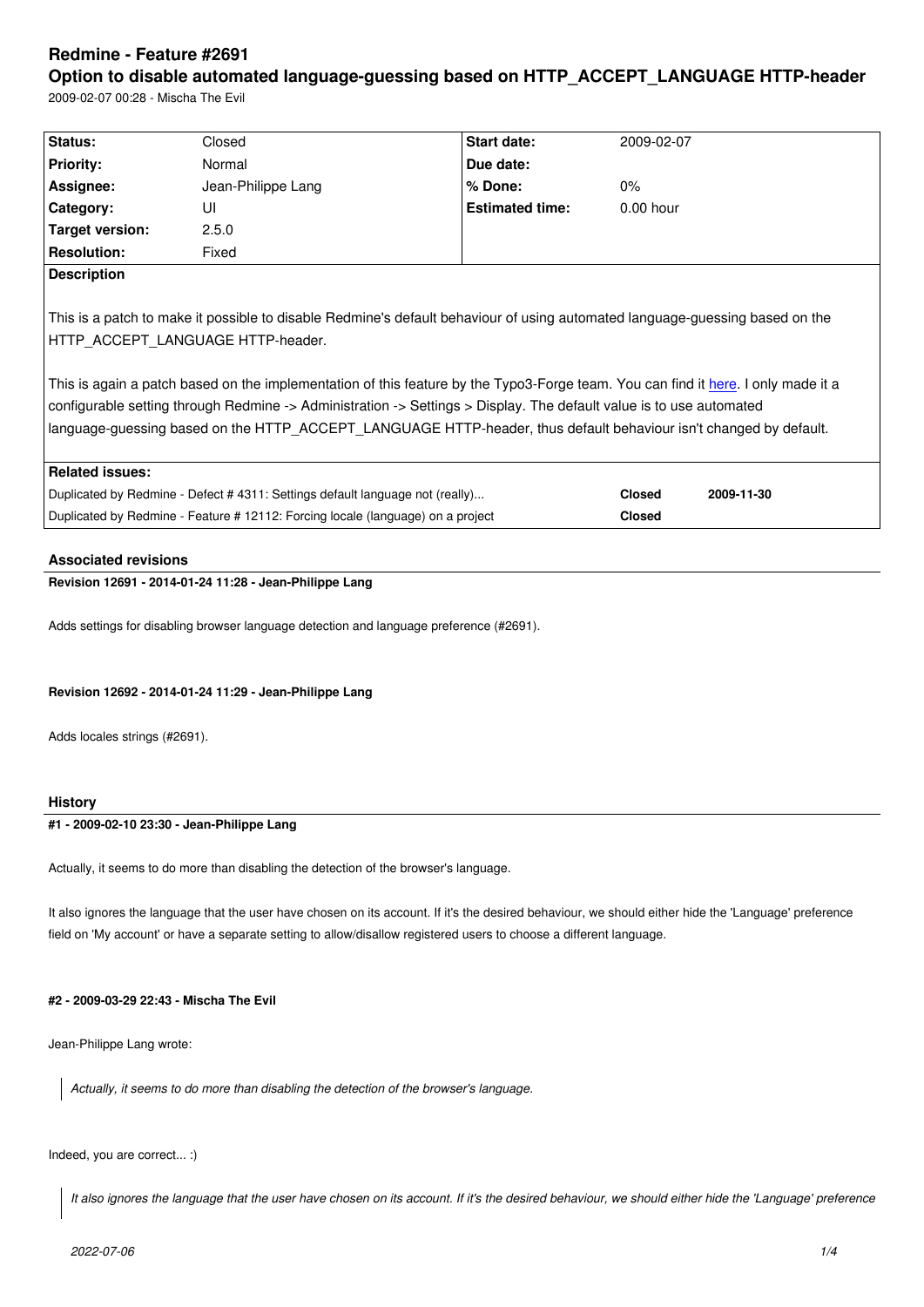*field on 'My account' or have a separate setting to allow/disallow registered users to choose a different language.*

*My* initial intention was to completely disable the buildin internationalisation to be able to configure a language as being *100% static*... In that light I'd say we go for the separate setting to allow/disallow registered users to choose a different language *with the extension that if the setting* is disallowed no automated language-guessing, based on HTTP\_ACCEPT\_LANGUAGE HTTP-header, is applied.

This seems to me the most logical solution instead of having two dedicated settings like:

1. allow/disallow registered users to choose a different language

2. enable/disable automated language-guessing based on HTTP\_ACCEPT\_LANGUAGE HTTP-header

What do you think?

### **#3 - 2009-06-29 23:33 - Harri H**

Mischa The Evil wrote:

*In that light I'd say we go for the separate setting to allow/disallow registered users to choose a different language with the extension that if the setting is disallowed* no automated language-guessing, based on HTTP\_ACCEPT\_LANGUAGE HTTP-header, is applied.

This seems to me the most logical solution instead of having two dedicated settings like: 1. allow/disallow registered users to choose a different language

2. enable/disable automated language-guessing based on HTTP\_ACCEPT\_LANGUAGE HTTP-header

What do you think?

Well, I'm not Jean-Philippe but could throw out some ideas related to this. It seems to me that your patch isn't in the trunk yet so I assume this issue is still open.

The reason I started looking at this language issue more closely is that when arriving to Redmine home for the first time (as a non-registered user), UI was in Finnish for me. Uh. Somebody might like it, but I don't. And there was no way to change the language (without registering and logging in). Not very nice, if I may say. If there's something like UI language selection happening automatically user should be able to change it when necessary - let's try not to mimic behaviour of our friend Windows and try to be "smart" and "know" what the user wants without providing means to influence the decision (easily).

Anyway, I would suggest that also a non-registered user could be able to change the UI language. For example, a dropdown box with 'Set' button to upper right corner and the selected language could be saved to cookies/session. And, of course, if the current user decides to register, this selected language could be selected automatically in the language selection dropdown, meaning the user doesn't have to touch the language setting (ever) again. The automatic language sniffing could be as it is now, users could just change the language on the rare case they don't like the one system chose.

Does this make any sense, any thoughts?

And yes, I'm new to this project, so if there has been discussion on this topic elsewhere, please forgive me.

### **#4 - 2009-06-30 01:28 - Mischa The Evil**

#### Harri H wrote:

*The reason I started looking at this language issue more closely is that when arriving to Redmine home for the first time (as a non-registered user), UI was in Finnish for me. Uh. Somebody might like it, but I don't. And there was no way to change the language (without registering and logging in). Not very nice, if I may say.*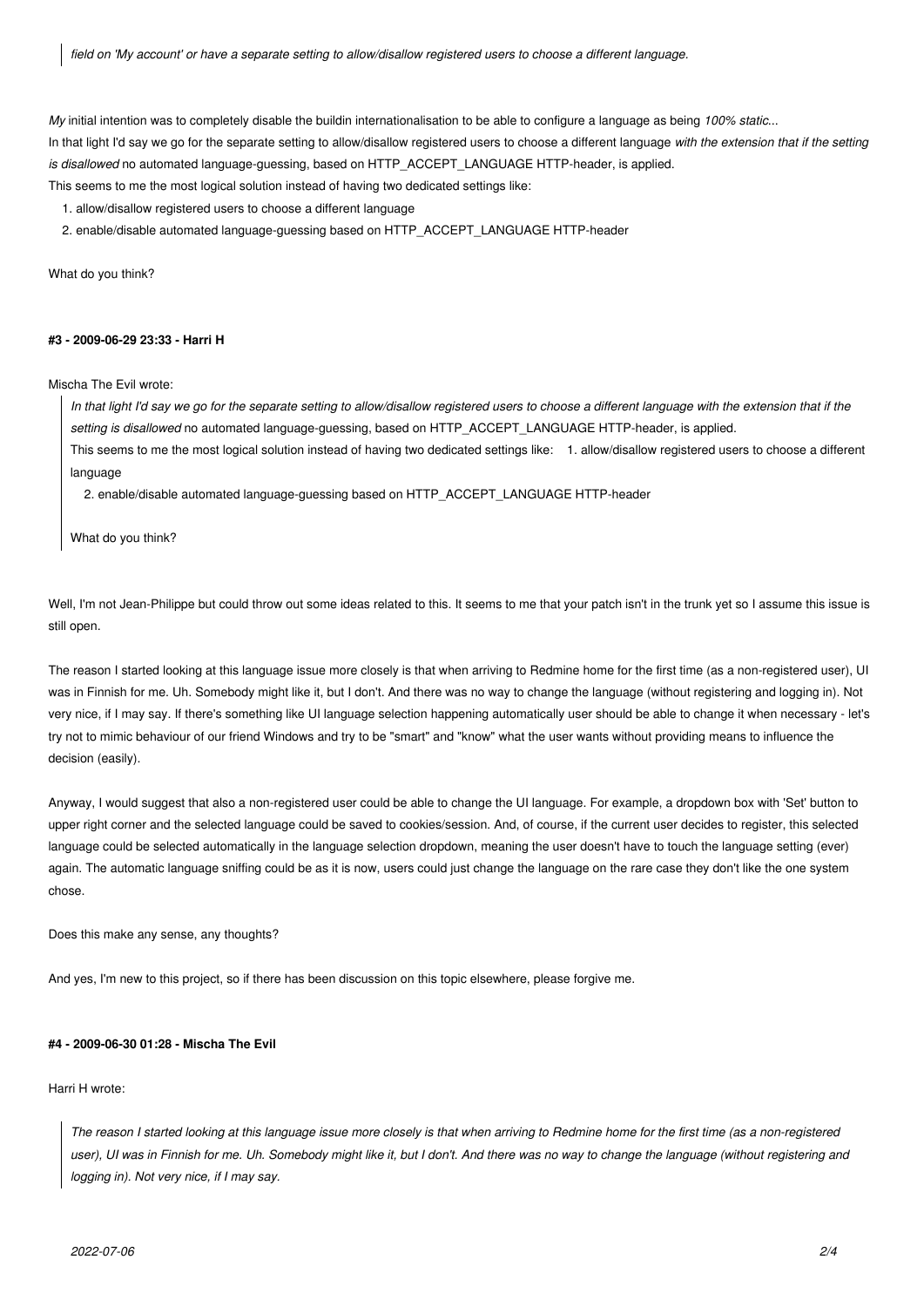Good point you mention there which IMHO should definately has to be taken into consideration within this issues scope.

Regards,

Mischa.

### **#5 - 2009-12-18 12:22 - Thomas Lecavelier**

- *File 0001-Redmine-default-locale-used-before-browser-locale-en.patch added*
- *File 0002-Add-option-to-force-default-language-for-non-logged-.patch added*

Here an escape from #4311.

I repost my first patch, adapted to current trunk, with a second one giving an option to force usage of the Setting.default\_language over the HTTP\_ACCEPT\_LANGUAGE.

Hoping this help.

### **#6 - 2010-12-17 06:55 - Mischa The Evil**

Thomas Lecavelier wrote:

*Here an escape from #4311.*

*I repost my first patch, adapted to current trunk, with a second one giving an option to force usage of the Setting.default\_language over the HTTP\_ACCEPT\_LANGUAGE.*

*Hoping this help.*

### Thomas,

This "escape" will do it for me. Thanks for sharing. Hope they'll make it into the core.

Mischa.

## **#7 - 2014-01-23 03:06 - Ebrahim Mohammadi**

I miss this option severly. No recent development? Not available as a plugin?

### **#8 - 2014-01-24 11:32 - Jean-Philippe Lang**

- *Tracker changed from Patch to Feature*
- *Category changed from Administration to UI*
- *Status changed from New to Closed*
- *Assignee set to Jean-Philippe Lang*
- *Target version set to 2.5.0*
- *Resolution set to Fixed*